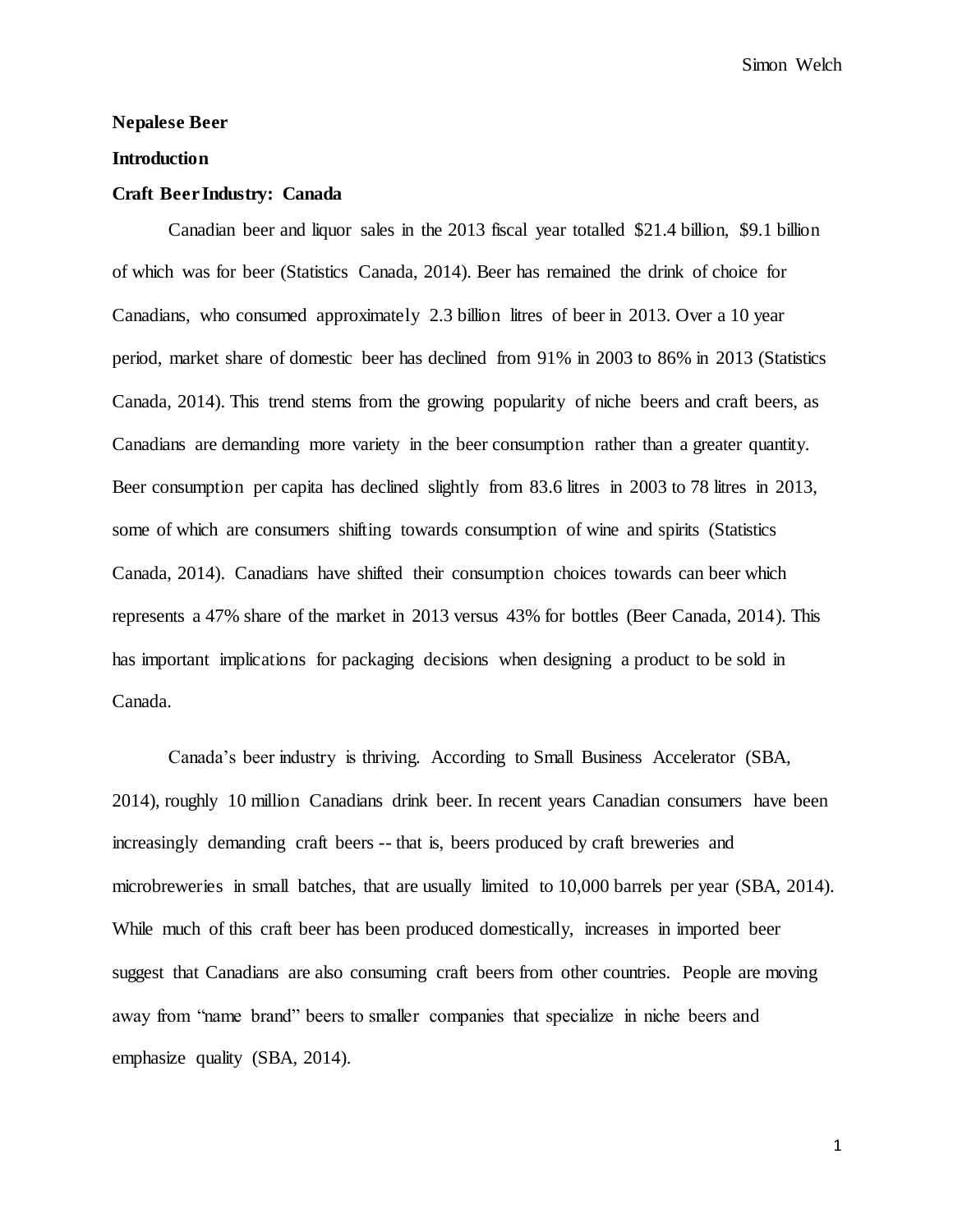When proposing a new product for import, it is important to understand the regulations and demand of the market space that one is entering. The Canadian alcohol market is highly regulated so imports of liquor, wine, and beer require prior authorization by the appropriate provincial commission before customs will clear the shipment (Foreign Affairs, Trade and Development Canada, 2014). Since the market is controlled provincially, initial attempts to penetrate the Canadian market should focus on the geographic areas that contain the appropriate demographic, namely the provinces of Ontario and British Columbia.

British Columbia (BC) has seen a surge in the number of microbreweries. In 2009, Statistics Canada reported 209 breweries in Canada, 49 of these were in BC. Sales of small batch craft beer in BC has risen from 6.4% in 2007 to 12.7% in 2011 (SBA, 2014). Similarly, the craft beer industry in Ontario has seen rapid growth. In Ontario, craft brewers market share has more than doubled since 2002 rising from less than 2% to almost 5% of beer consumption by volume (Ontario Business Report, 2012).

The small batch beer industries tremendous growth has created secondary benefits that support the local economy. In Ontario, the microbrewery industry accounts for 600 direct jobs (or 20% of the brewing industry employment), while estimates of indirect jobs and benefits to farmers and local communities have not been tallied, but are expected to be significant (Ontario Business Report, 2012). If one translates the success in Ontario and BC to production of craft beer in Nepal (for the purposes of export to Canada), one can see that the partnership will not only benefit local farmers, but also provide jobs and skills opportunities for the rural landless.

**Nepal Production of Craft Beer for Export**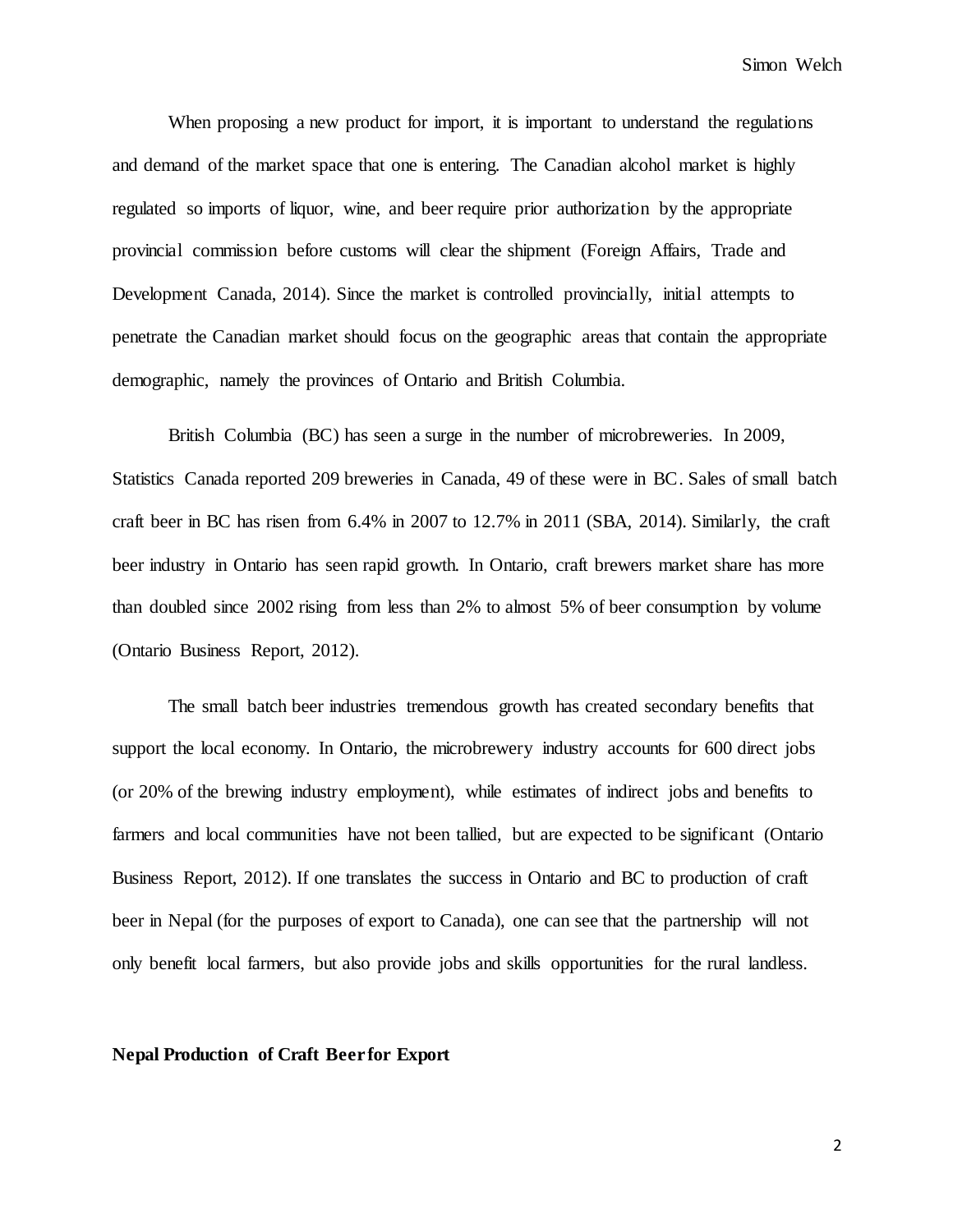Nepal is famous for a local beer made from finger-millet (*Eleusine coracana* L.), a common grain used in the diets of some Nepalese people. Finger-millet is a tall grass with a head consisting of many small seeds; it will grow where other crops typically fail and thus lends itself well to the harsh climate of the high regions in Nepal (CGIAR, 2014). Finger millet is consumed in many forms including cakes, puddings, porridges, and beer. An advantage of finger millet beer is that it is gluten free.

Creating a viable microbrewery in Nepal will require careful, strategic coordination as the business will be heavily vertically integrated. That is, the brewery plays an important role in ensuring demands for local millet consumption are met while meeting the brewery's production requirements. Production of finger-millet in Nepal has remained very consistent. According to the United States Department of Agriculture, 250,000 metric tonnes of finger-millet are produced each year since 1999 (Index Mundi, 2014). The brewery will work closely with the producers to ensure production is maximized and thus creates surpluses for contracted sale to the brewery. Investments in storage facilities need to be made to reduce supply variability from seasonality of the finger-millet harvest as farmers do not have the capacity to store their production on farm.

Ensuring that small-holder farmers in Nepal can achieve surpluses, can be attained by focusing on educating farmers on superior growing techniques. A USDA (2011) report on *Integrated Weed Management for Maize-fingermillet Production Systems of the Mid-hills of Nepal* suggests that there must be a renewed focus on the effects of extreme climate conditions and weed management to increase production in Nepal. Finger millet can be planted as an effective intercrop, usually paired with maize, which make up a large portion of the Nepalese diet (CGIR, 2014).

3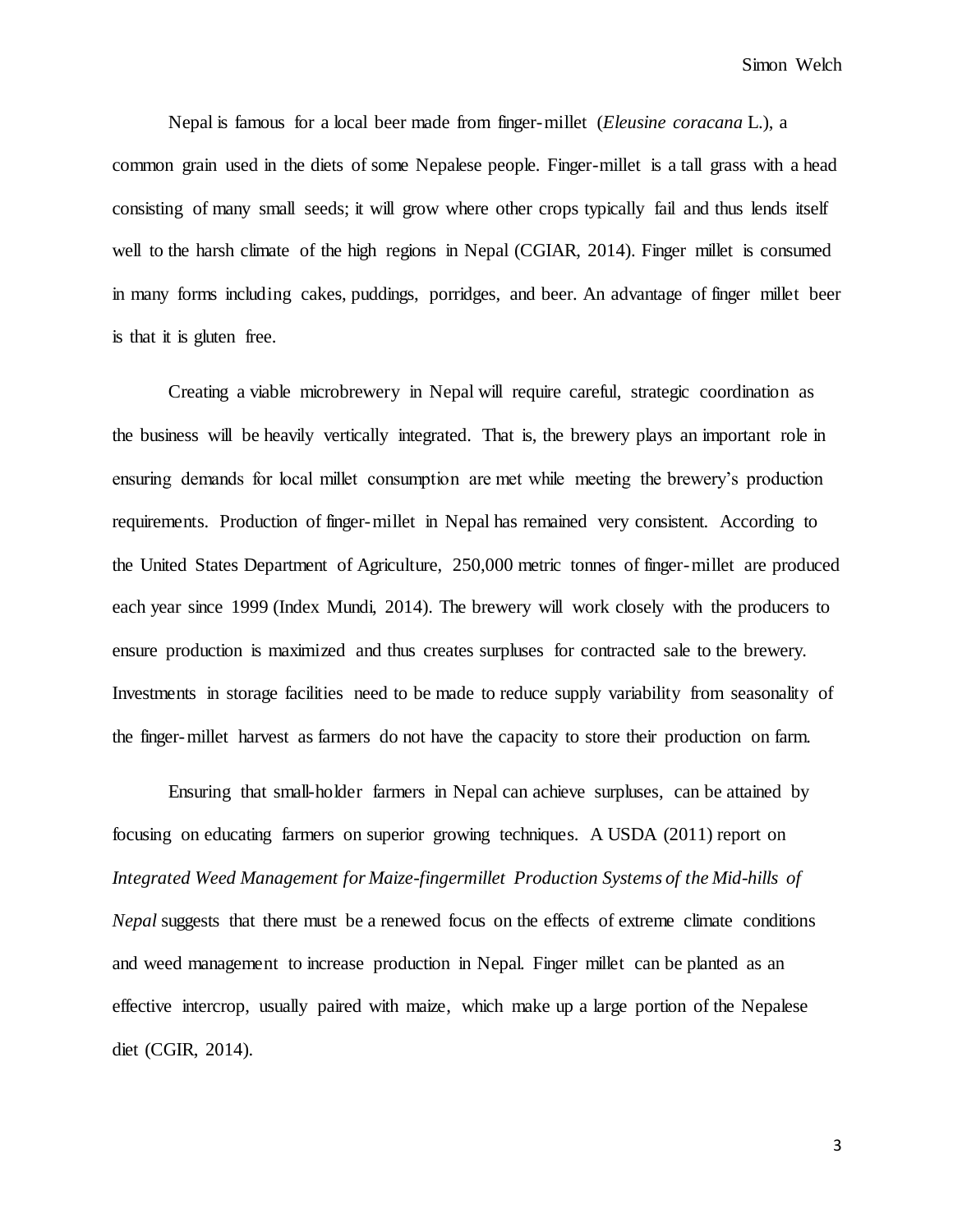One of the most crucial elements to success will be to utilize advanced breeding methods to attain more desirable genetic traits, thus supplying the desired surpluses for brewing. New varieties should have shorter stems so that wind and rain will be less likely to damage the crop, and it is more able to withstand low rainfall and disease than unimproved varieties (CGIAR, 2014). These advancements must focus on increasing finger millet production within its commonly intercropped environment (failing to recognize intercropping will mean research efforts are misguided, as the finger-millet will not likely be mono-cropped). This method will also allow greater numbers of hillside farmers to access the improved varieties

The company's focus on enhanced breeding, distribution, and education have numerous direct benefits, however there are many secondary benefits. (i) Finger-millet is nutritious, it contains proteins, minerals, vitamins and micronutrients. (ii) Higher incomes from sale of surpluses to the brewery will provide the farmers with increased incomes, which can directly impact their ability to access more nutritious food and, make investments in the productivity of their farm (such as terracing). (iii) Research and innovation for the purposes of producing fingermillet for beer will help reduce the variability of annual yields, which will simultaneously improve the quality of finger-millet kept for personal consumption, thus improving food security for the farmers.

# **Conclusion**

Bilateral trade of finger-millet beer between Nepal and Canada can meet Canadian demand for niche beers and simultaneously improve quality of life for Nepalese small-holder farmers. Canadian buyers must be accessed through the provincial liquor boards with an emphasis on the Ontario and BC markets for the most effective market penetration. Modifications must be made to local Nepalese recipes to satisfy Canadian tastes. At the same

4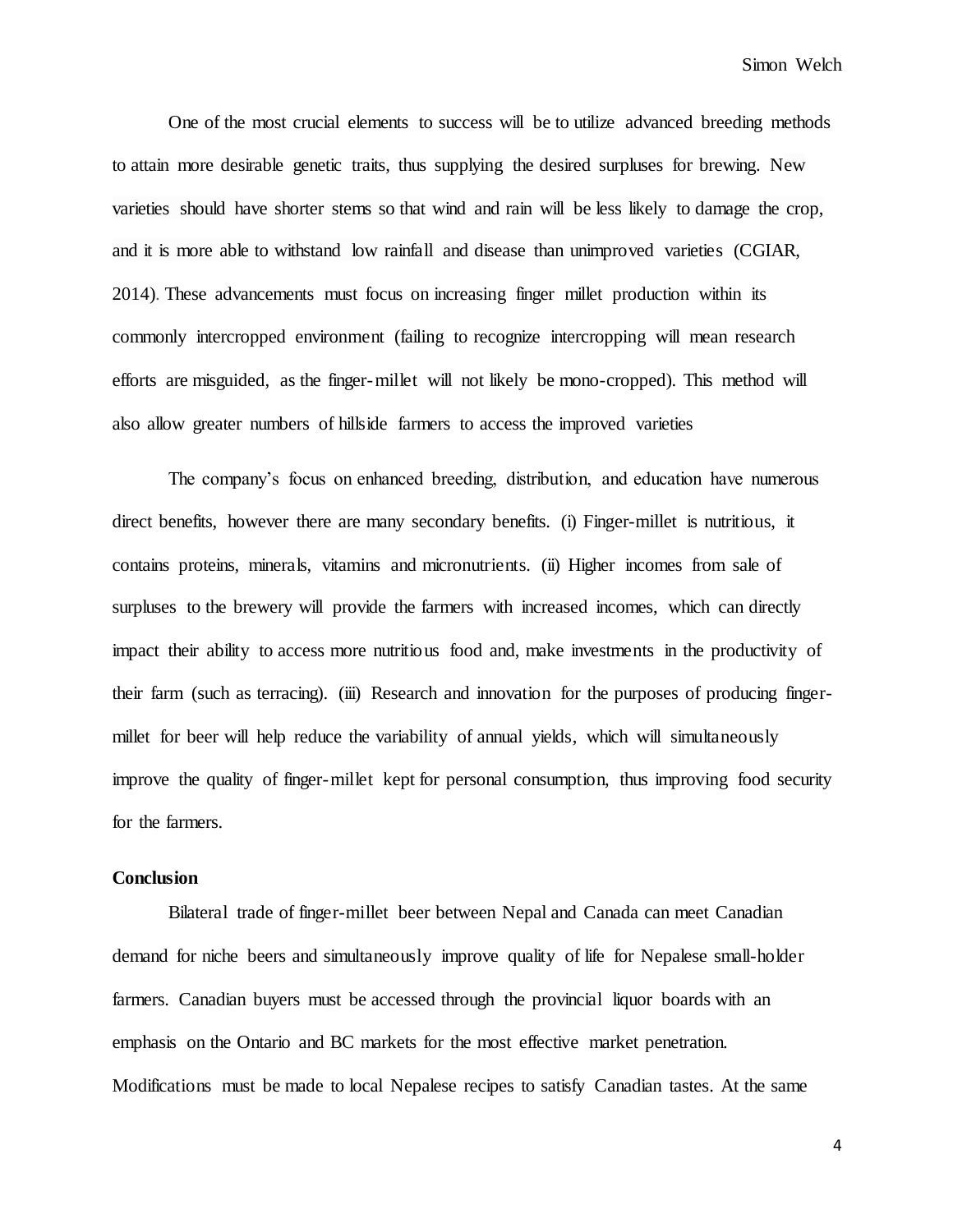time investments into brewing facilities in Nepal must consider all factors of production to ensure the system is sustainable and does not bring detriment to the small-holder farmers.

# **References**

Beer Canada. (2014). *Statistics*. Retrieved from http://www.beercanada.com/statistics

- Consultative Group on International Agricultural Research. (2014). *Millets*. Retrieved from http://www.cgiar.org/our-research/crop-factsheets/millets/
- Foreign Affairs, Trade and Development Canada. (2014). *Importing into Canada*. Retrieved from http://www.international.gc.ca/controlscontroles/abouta\_propos/impor/canada.aspx?lang=eng
- Index Mundi.(2014) *Nepal millet production by year.* [Uses data from USDA for analysis]. Retrieved from http://www.indexmundi.com/agriculture/?country=np&commodity=millet&graph=producti on